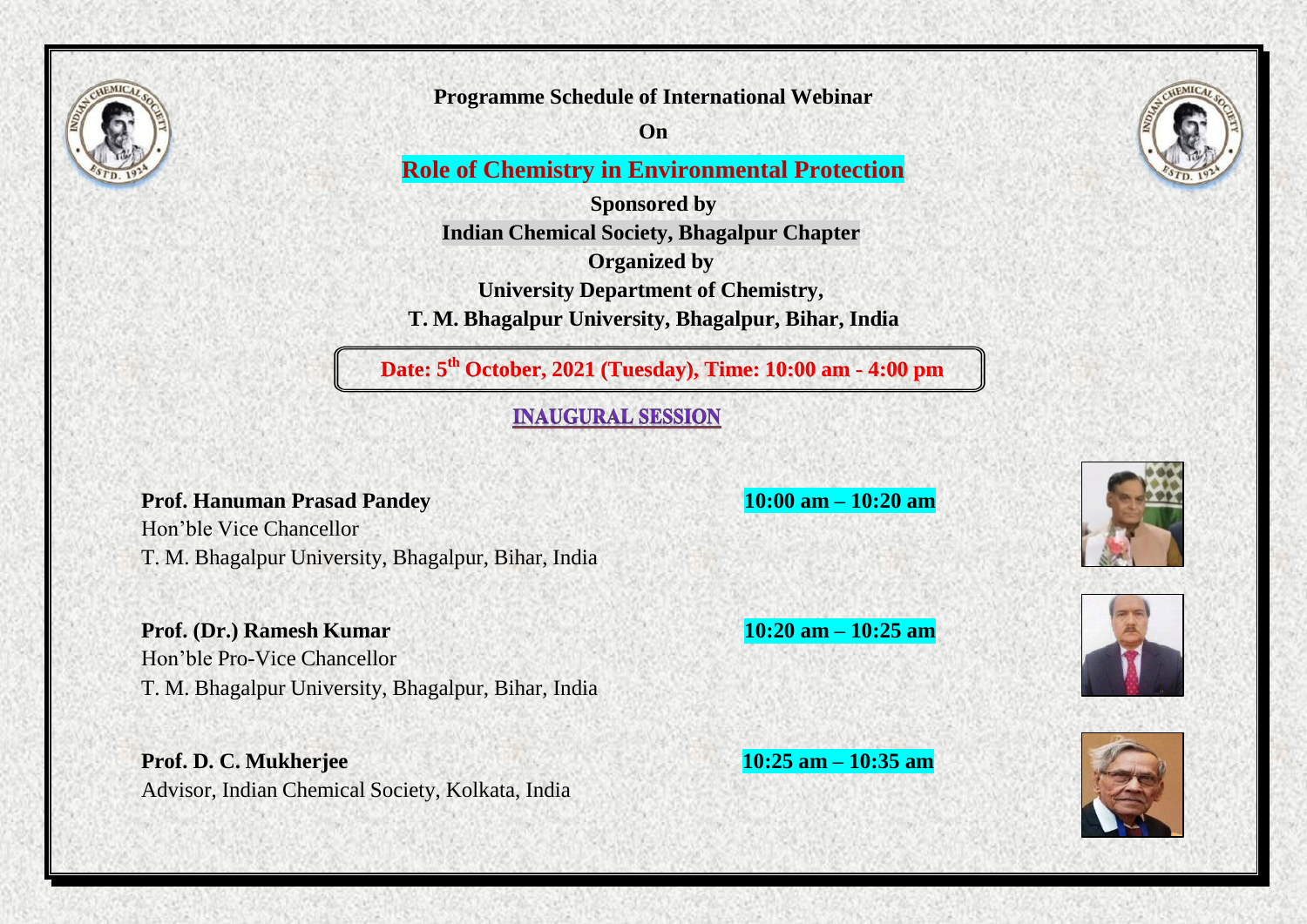**Prof. C. R. Sinha 10:35 am – 10:45 am** Secretary, Indian Chemical Society, Kolkata, India

**Welcome & Introduction** of the **Topic** 10:45 **am**  $\frac{10:45 \text{ am}}{10:45 \text{ am}} - 10:50 \text{ am}}$ 

**Prof. M. P. Sah** Head, University Department of Chemistry T. M. Bhagalpur University, Bhagalpur, Bihar, India

**Dr. Ashok Kumar Jha** Convenor, Indian Chemical Society, Bhagalpur Chapter University Department of Chemistry T. M. Bhagalpur University, Bhagalpur, Bihar, India

## **Keynote address**

**Prof. Takashiro Akitsu 10:50 am – 11:40 am** Professor, Faculty of Science, Tokyo University, Japan (**Topic:- XPS and XAS studies on adsorption and valences for metal complexes**)













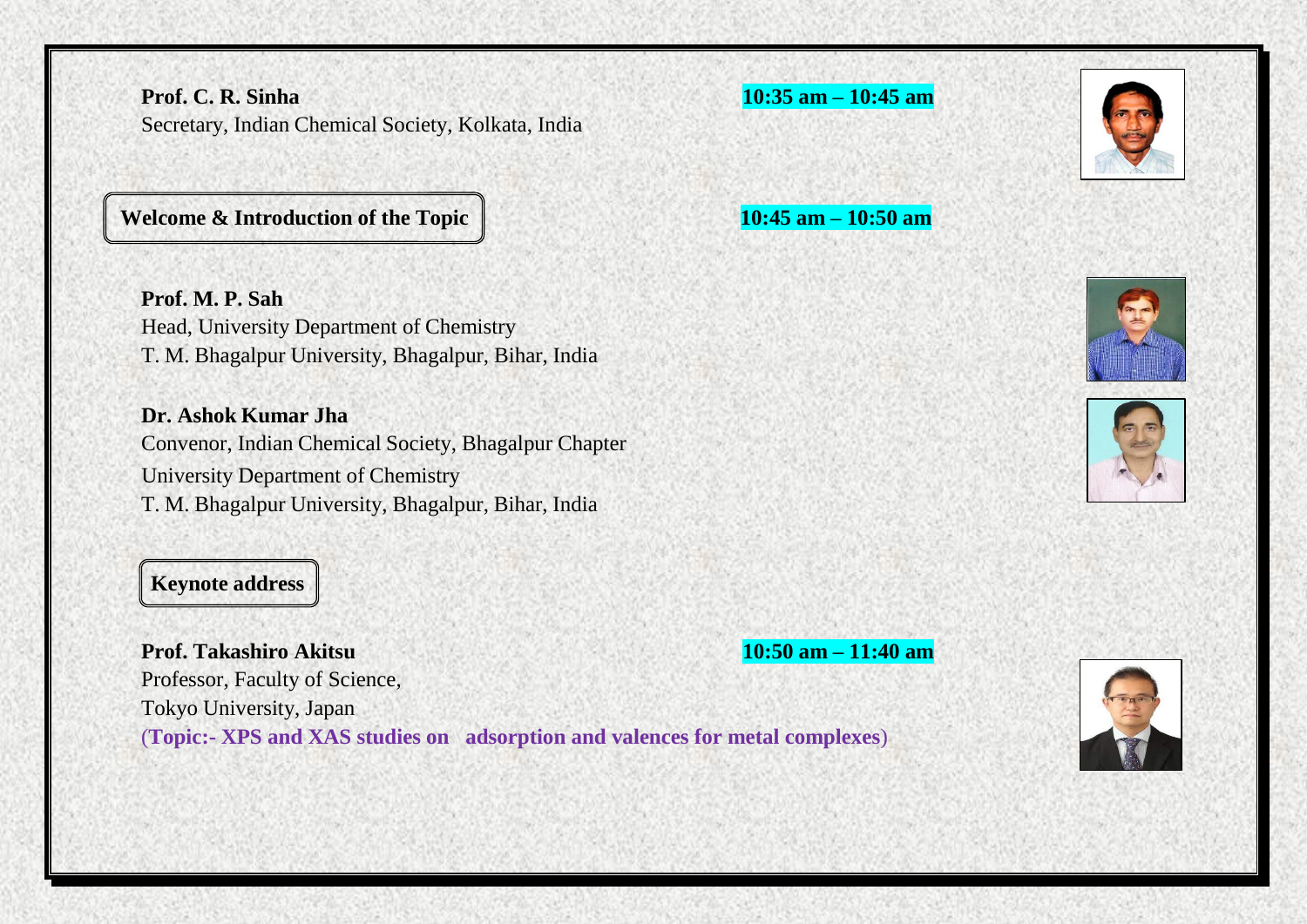## **FIRST TECHNICAL SESSION**

## **Speakers**

| Dr. Sujan Dutta (Postdoctoral Fellow)<br>Department of Biotechnology,                    | $11:40$ am $-12:15$ pm |
|------------------------------------------------------------------------------------------|------------------------|
| Lund University, Sweden                                                                  |                        |
| <b>Topic:- "Green and Environmental Friendly Polyurethanes for Advanced Application"</b> |                        |
| Dr. S. K. Samanta                                                                        | $12:15$ pm $-12:55$ pm |
| Department of Chemical and Biochemical Engineering,                                      |                        |
| IIT Patna, Bihar                                                                         |                        |
| <b>Topic:- "Waste water Treatment and Green energy for Sustainable Development"</b>      |                        |
| Dr. Sujoy Sarkar                                                                         | $1:00$ pm $-1:30$ pm   |
| Department of Chemistry,                                                                 |                        |
| VIT, Chennai                                                                             |                        |
| <b>Topic:- "Understanding Chemistry in controlling Environmental issues"</b>             |                        |
| <b>Vote of Thanks</b>                                                                    |                        |

**Dr. Nishant Singh** University Department of Chemistry, TMBU, Bhagalpur